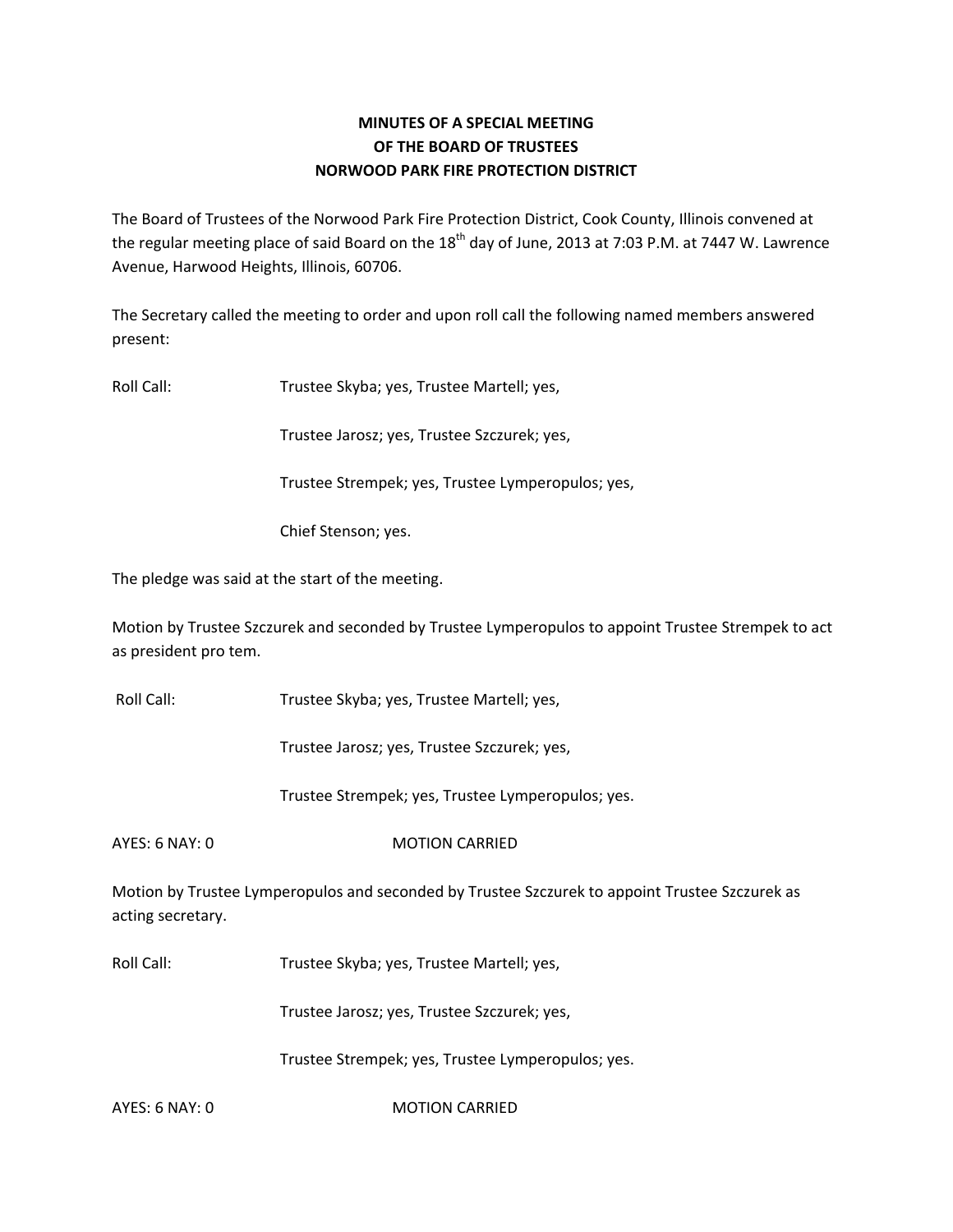## **COMMUNICATION WITH AUDIENCE** (Public Participation)

A motion was made by Trustee Szczurek and seconded by Trustee Lymperopulos to suspend the rules to permit visitors to be recognized. The Board retains the right to refuse to recognize any individual if they feel their comments are not relevant or to "put them off", if they exceed their time allotment. After all have had an opportunity to address the Board, the President moves the rules be reinstated, and the Board will proceed with meeting.

| $AYES: 6$ NAY: $0$ | <b>MOTION CARRIED</b> |
|--------------------|-----------------------|
|                    |                       |

Motion by Trustee Strempek and seconded by Trustee Skyba to go into Closed Session to discuss the appointment of an individual to fill a vacancy in public office.

| Roll Call:     | Trustee Skyba; yes, Trustee Martell; yes,         |
|----------------|---------------------------------------------------|
|                | Trustee Jarosz; yes, Trustee Szczurek; yes,       |
|                | Trustee Strempek; yes, Trustee Lymperopulos; yes. |
| AYES: 6 NAY: 0 | <b>MOTION CARRIED</b>                             |
|                |                                                   |

Went in Closed Session at 7:06PM.

Returned from Closed Session 10:27PM, all members present, no votes taken.

## **Old Business:**

Motion by Trustee Lymperopulos and seconded by Trustee Jarosz to appoint Leonard Romano to fill the vacancy on the Board of Trustees until such time as his successor is duly elected and qualified.

Roll Call: Trustee Skyba; no, Trustee Martell; no,

Trustee Jarosz; yes, Trustee Szczurek; yes,

Trustee Strempek; yes, Trustee Lymperopulos; yes.

AYES: 4 NAY: 2 MOTION CARRIED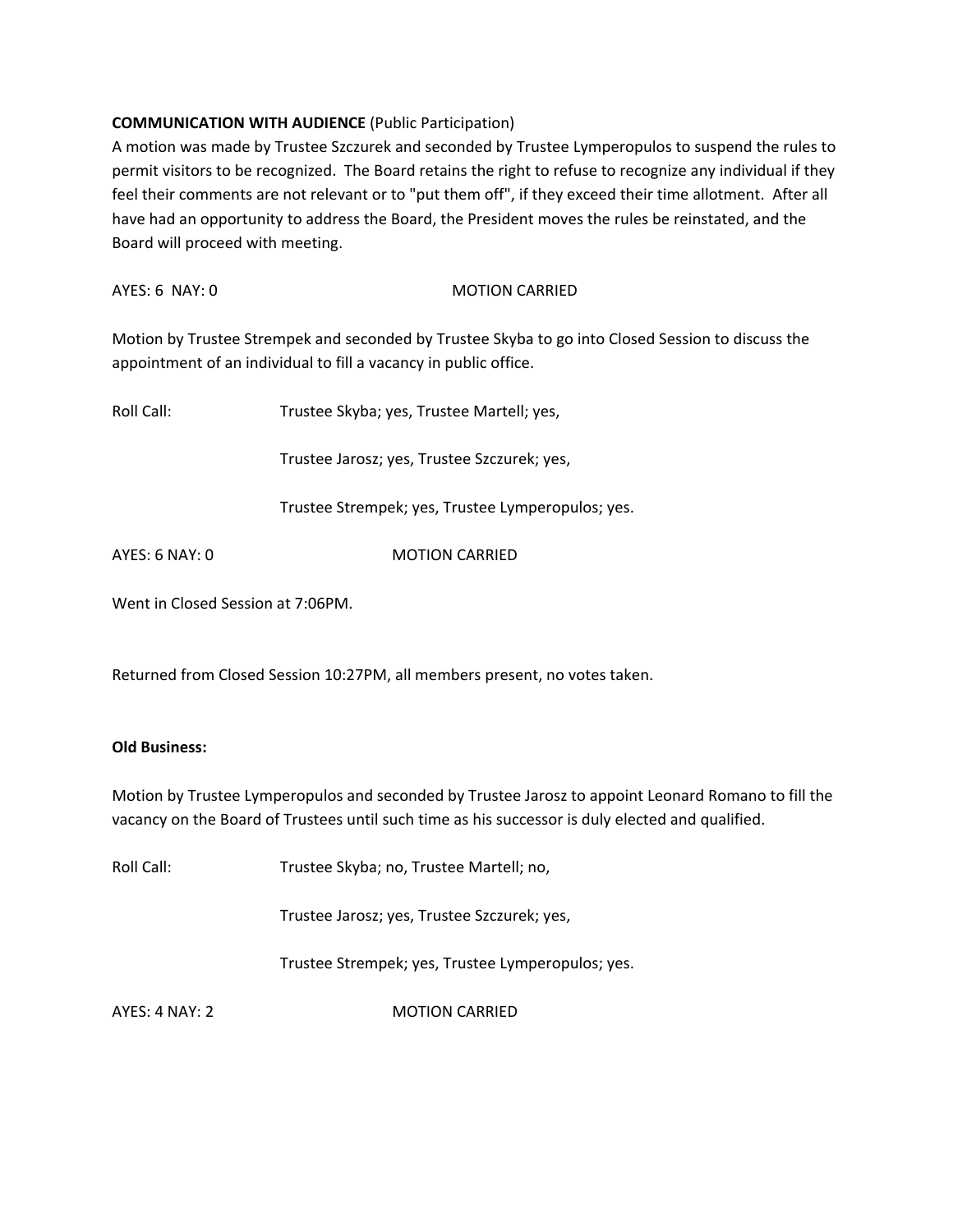**New Business**:

Motion by Trustee Jarosz and seconded by Trustee Skyba to appoint Demetrius "Jimmy" Mougolias as Fire Commissioner of the Norwood Park Fire Protection District for a three year term, from June 18, 2013 to May 31, 2016.

| Roll Call:     | Trustee Skyba; yes, Trustee Martell; yes,                                                                                                                 |  |
|----------------|-----------------------------------------------------------------------------------------------------------------------------------------------------------|--|
|                | Trustee Jarosz; yes, Trustee Szczurek; no,                                                                                                                |  |
|                | Trustee Strempek; yes, Trustee Lymperopulos; yes.                                                                                                         |  |
| AYES: 5 NAY: 1 | <b>MOTION CARRIED</b>                                                                                                                                     |  |
|                | Motion by Trustee Jarosz and seconded by Trustee Lymperopulos to approve changing payroll<br>companies from Paychex to Paylocity, effective July 1, 2013. |  |

Roll Call: Trustee Skyba; yes, Trustee Martell; yes,

Trustee Jarosz; yes, Trustee Szczurek; yes,

Trustee Strempek; yes, Trustee Lymperopulos; yes.

AYES: 6 NAY: 0 MOTION CARRIED

Motion by Trustee Jarosz and seconded by Trustee Szczurek to approve the service proposal with Accounting firm Lauterbach & Amen, LLP for services to the Norwood Park Fire Protection District for fiscal year ending June 30, 2014.

Roll Call: Trustee Skyba; yes, Trustee Martell; yes,

Trustee Jarosz; yes, Trustee Szczurek; yes,

Trustee Strempek; yes, Trustee Lymperopulos; yes.

AYES: 6 NAY: 0 MOTION CARRIED